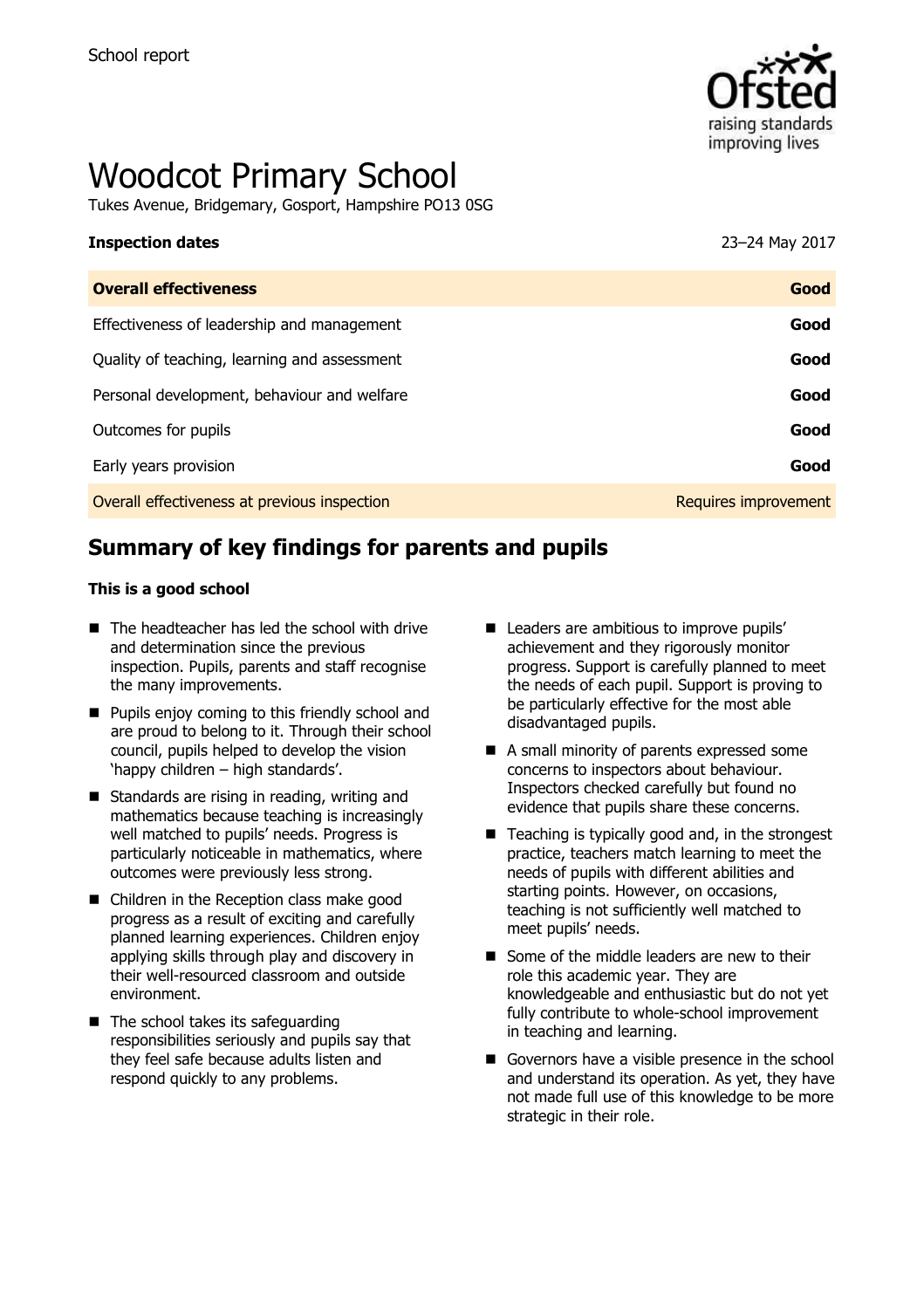

# **Full report**

#### **What does the school need to do to improve further?**

- Senior leaders must increase the impact that middle leaders have on improving the quality of teaching, learning and assessment, enhancing their capacity to lead the school and ensuring that outcomes for pupils become outstanding.
- Ensure that all governors have a clear understanding of their roles and of the crucial balance between the strategic and operational leadership of the school, so that senior leaders are more effectively supported and challenged to improve the school.
- Ensure that teaching meets the differing learning needs of pupils from their various starting points, particularly those who are not yet working at the standard expected for their age by:
	- developing the skills of teachers so that they more consistently use their assessment of learning to identify and act upon pupils' needs
	- more precisely matching learning tasks to the right level of challenge.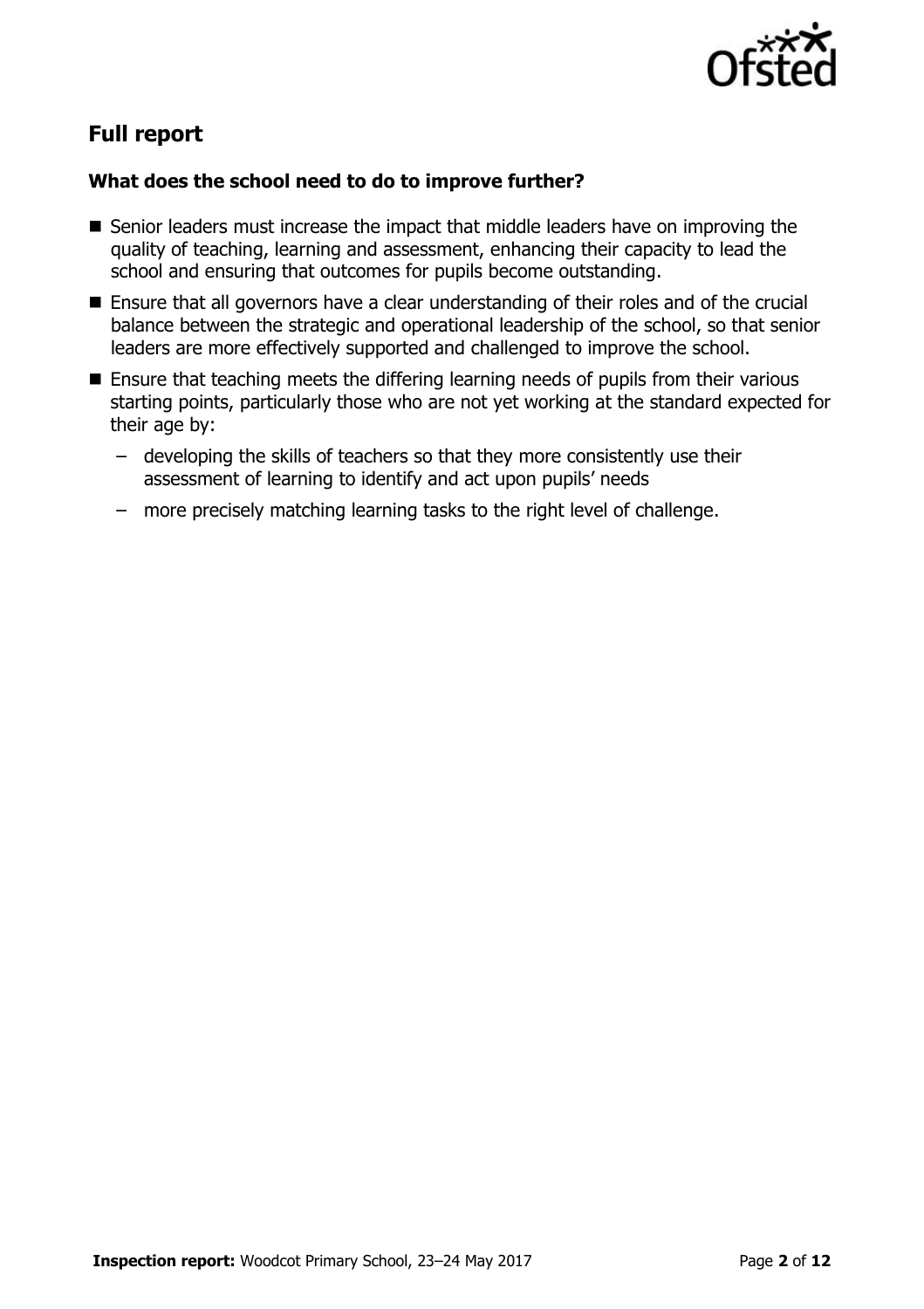

## **Inspection judgements**

#### **Effectiveness of leadership and management Good**

- Supported by the current strong leadership team and an improving governing body, the headteacher has created a shared aspiration for the school's ongoing improvement. She has led the school skilfully to overcome the school's past legacy of site changes causing a decline in pupil numbers and consequent staff turbulence. Although these events predated the previous inspection and the headteacher's secondment to the school, some community perceptions of the school have remained intact until quite recently.
- Teaching staff are highly committed to the school. They have benefited from external support for new subject leaders and they appreciate their leaders' investment in professional development. All staff, including lunchtime supervisors, are confident that they have improved their professional practice. Training and developmental opportunities are now increasingly available through the school's own skilled staff team.
- Leaders make effective use of additional funding for disadvantaged pupils. They rigorously identify and ensure that teachers tackle any barriers to learning that these pupils may have. The school's focused approach is enabling this group of pupils to make good progress, both in their well-being and their learning. Leaders' use of additional funding to support pupils who have special educational needs and/or disabilities is equally as effective.
- The curriculum holds pupils' interest and it helps them to develop a wide range of skills across the different subjects. For example, a topic on rainforests linked mathematical and scientific enquiry to find out the carbon footprint of tree stumps. Spiritual, moral, social and cultural opportunities are woven through the curriculum. These are brought to life through visits and practical events, such as a recent Year 5 trip to the David Hockney exhibition in London, and the opportunity for pupils to create their own artwork for display in a public exhibition.
- **Pupils learn about the importance of British values through relevant topics and by** debating real issues. For example, during the inspection, older pupils reflected on tolerance and respect following a significant event in the national news. They sensitively discussed whether it is possible to 'love thy neighbour' after the sadness of such an incident.
- The school uses the primary physical education and sport premium well. A coach provides specialist provision for pupils and supports staff to develop their skills. Pupils enjoy their lessons, as well as participation in the extra-curricular sports clubs that are available.
- The large majority of parents who responded to Ofsted's online survey, Parent View, as well as parents spoken to during the inspection, are highly supportive of the school. They particularly praise the rapid progress they see in their child and appreciate the way in which staff know each pupil as an individual. A typical parent's comment summed up the views of many: 'Woodcot Primary has supported my children academically and personally … they are listened to and made to feel a valuable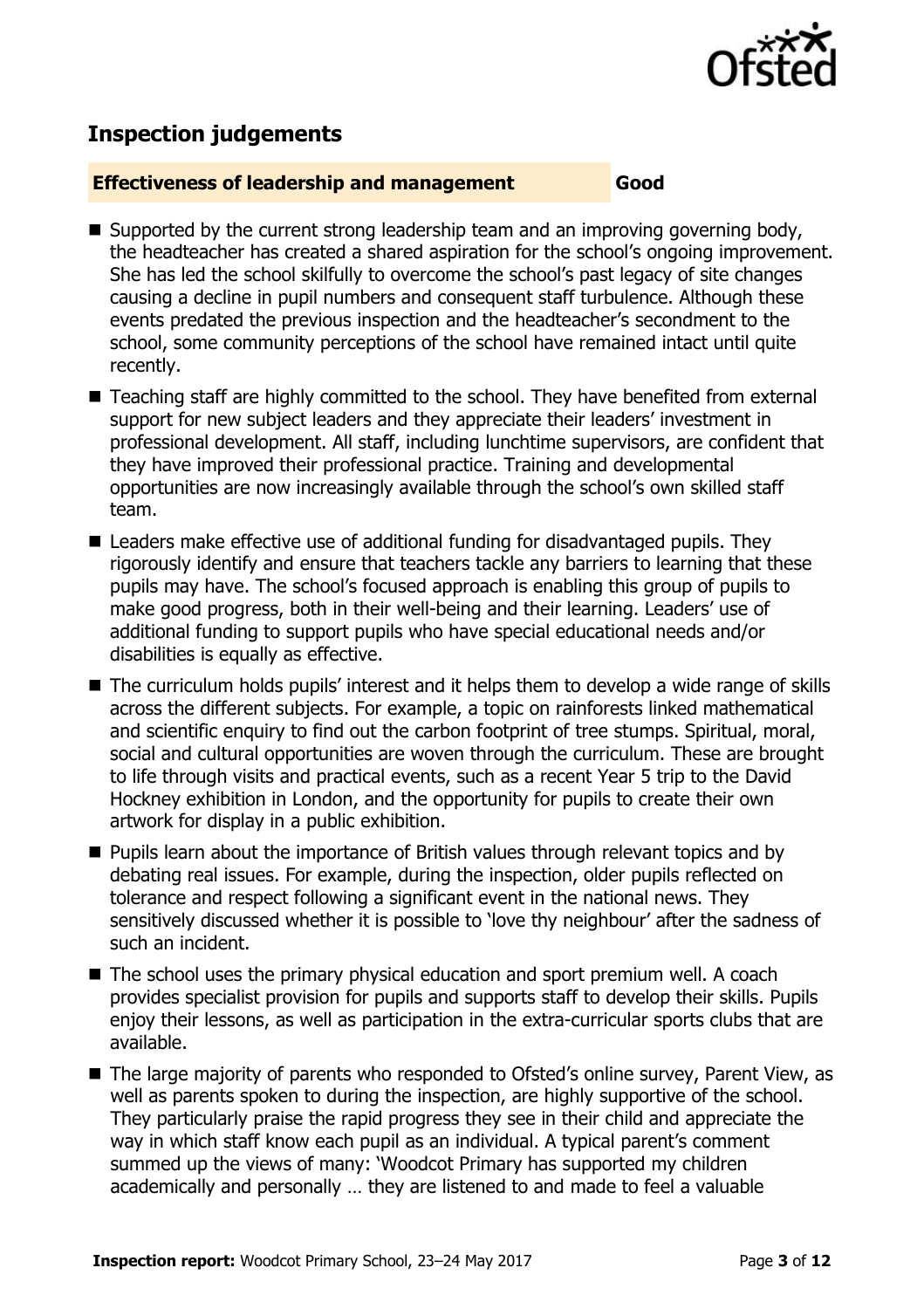

member of the school.'

Since the previous inspection, the headteacher has had to fulfil many roles because not all leadership positions were successfully filled until the current academic year. Middle leaders are only in the early stages of making an impact on improving teaching and learning across the school. This limits the headteacher's ability to more fully carry out her role and to sharpen the school's ongoing cycle of improvement.

#### , **Governance of the school**

- $\blacksquare$  Since the last inspection, a new and experienced chair has been appointed. The chair of governors has encouraged joint work with leaders to implement a process of 'check and challenge'. This has helped governors to have a visible presence in school and to understand the school's provision.
- The checks that governors make on the school's progress are more effective than the challenge that follows. This is because governors have sometimes focused too much on the detail of what staff and pupils are doing, rather than holding their headteacher to account for the impact of improvement actions on school performance. The chair of governors recognises that the challenge role that he currently undertakes with the headteacher has not been developed across the governing body.
- Governors have been rightly supportive of the actions that leaders are taking. They receive helpful information and come to meetings ready to ask questions that deepen their understanding. They know their school well but have not, as yet, fully developed their more strategic role.

### **Safeguarding**

- The arrangements for safeguarding are effective.
- Staff and governors demonstrate a high commitment to safeguarding. There are reminders about the school's procedures in many places in the school, even on staff name badges. Led by one of the school's designated safeguarding leads, governors, staff and volunteers have received up-to-date training that covers all requirements.
- Leaders have implemented a team approach to child protection. The school's safeguarding leaders maintain accurate records, follow through concerns diligently and communicate appropriately with external agencies, as well as with parents.
- The school rigorously promotes pupils' understanding of how to keep themselves and others safe, including online and in their community. For example, pupils were able to tell inspectors how they would help a friend living with domestic violence, which they had considered as a result of their recent visit from the National Society for the Prevention of Cruelty to Children.

#### **Quality of teaching, learning and assessment Good**

■ Teaching and learning are typically well planned, making use of interesting and lively contexts to ensure that learning is enjoyable. Teachers use pupils' assessment information to teach skills progressively and, in some classes, this is highly effective. In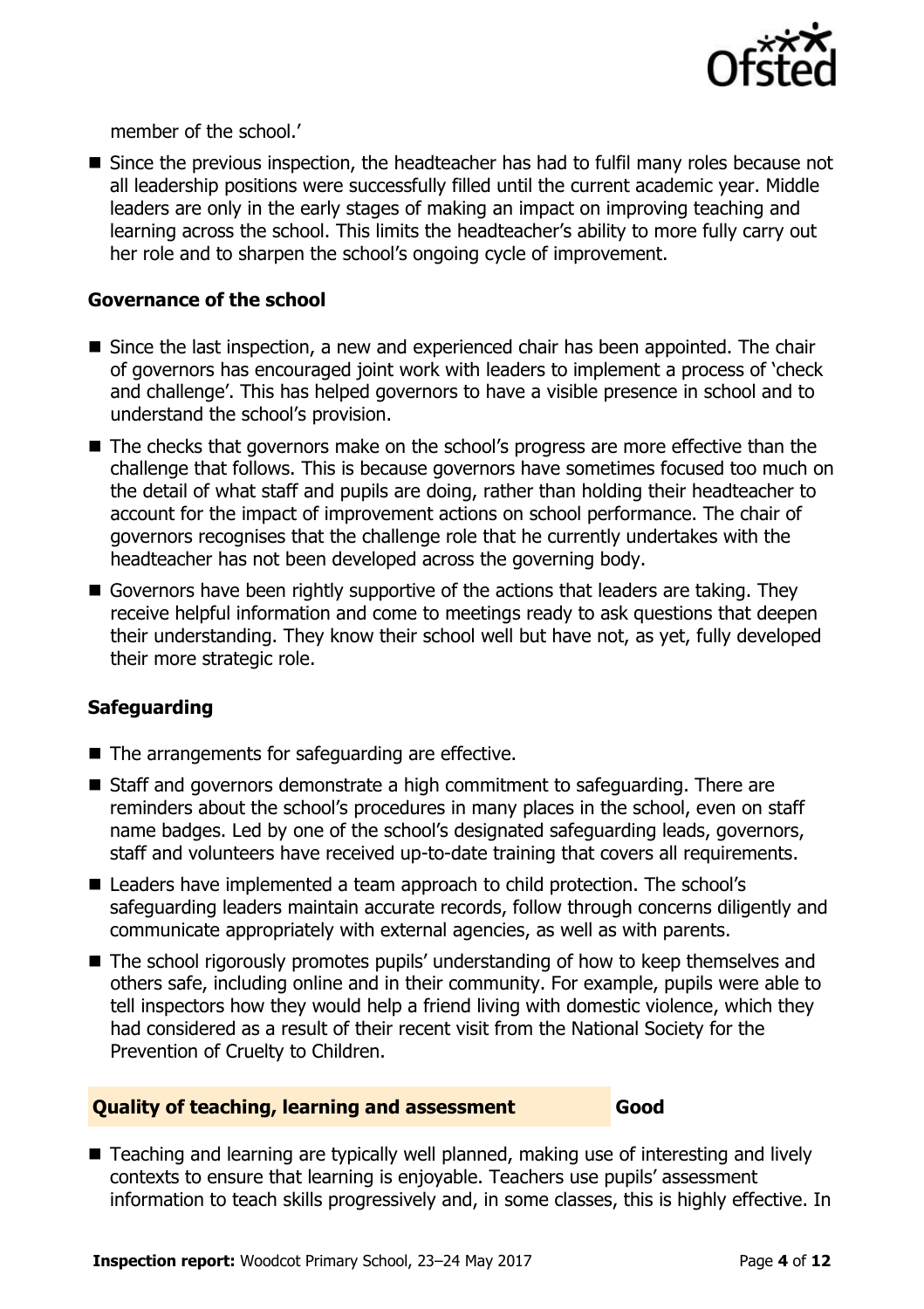

all of the classrooms that inspectors visited, they heard teaching staff ask challenging questions which helped pupils to think deeply and explain their responses.

- **Pupils benefit from having an expert staff member who understands how to teach and** support reading. Highly trained teaching assistants work skilfully to make a difference to the learning of less confident readers. Teachers strongly promote the enjoyment of reading by introducing pupils to challenging literature. Furthermore, the curriculum helps pupils to develop a love of literature as they move through the school.
- Teachers give pupils frequent feedback to help them to improve their work. This is supporting key stage 2 pupils to develop the skills to edit and improve their writing. Teaching staff provide extra support groups for pupils in order to meet identified language and literacy needs, and to help pupils develop their independence.
- Teachers have secure subject knowledge which enables them to model new concepts to pupils. This is having a particular impact in mathematics, which has been a priority for the school. Pupils' work shows that they have the opportunity to apply their learning to solve a range of interesting, real-life problems. They are encouraged to give reasons about how and why a particular calculation strategy might or might not work. Year 5 used their knowledge of shape to give reasons as to whether a rectangular prism could be cut into a cube. However, leaders agree that pupils do not have enough opportunity to learn from their errors.
- Leaders are aware that boys do not achieve as well as girls in literacy. Teachers have responded by designing learning activities to support boys' particular interests. They provide lots of opportunities for talk so that all pupils can practise and rehearse language before recording and writing. Boys are reacting positively to these adaptations.
- Leaders are aware that there is some variation in teaching, which they are successfully tackling.
- Teaching staff are typically effective in meeting the needs of pupils who are working at or above the standard typical of their age. However, teachers do not consistently use assessment precisely enough to address the needs of pupils who are working below what they are capable of, but who could catch up. For example, in key stage 1 classes, although some pupils could not independently write well-punctuated sentences, they were tasked with managing even more complex writing demands.

#### **Personal development, behaviour and welfare Good**

### **Personal development and welfare**

- The school's work to promote pupils' personal development and welfare is good.
- **Pupils are friendly and show a genuine interest in visitors. They welcome new pupils,** enabling them quickly to belong to the school community. Teaching enables pupils to understand about equality, which helps them to respect difference. On behalf of others, one pupil explained that, 'one of our favourite things about Woodcot is how all of us are different and all of us are equal'.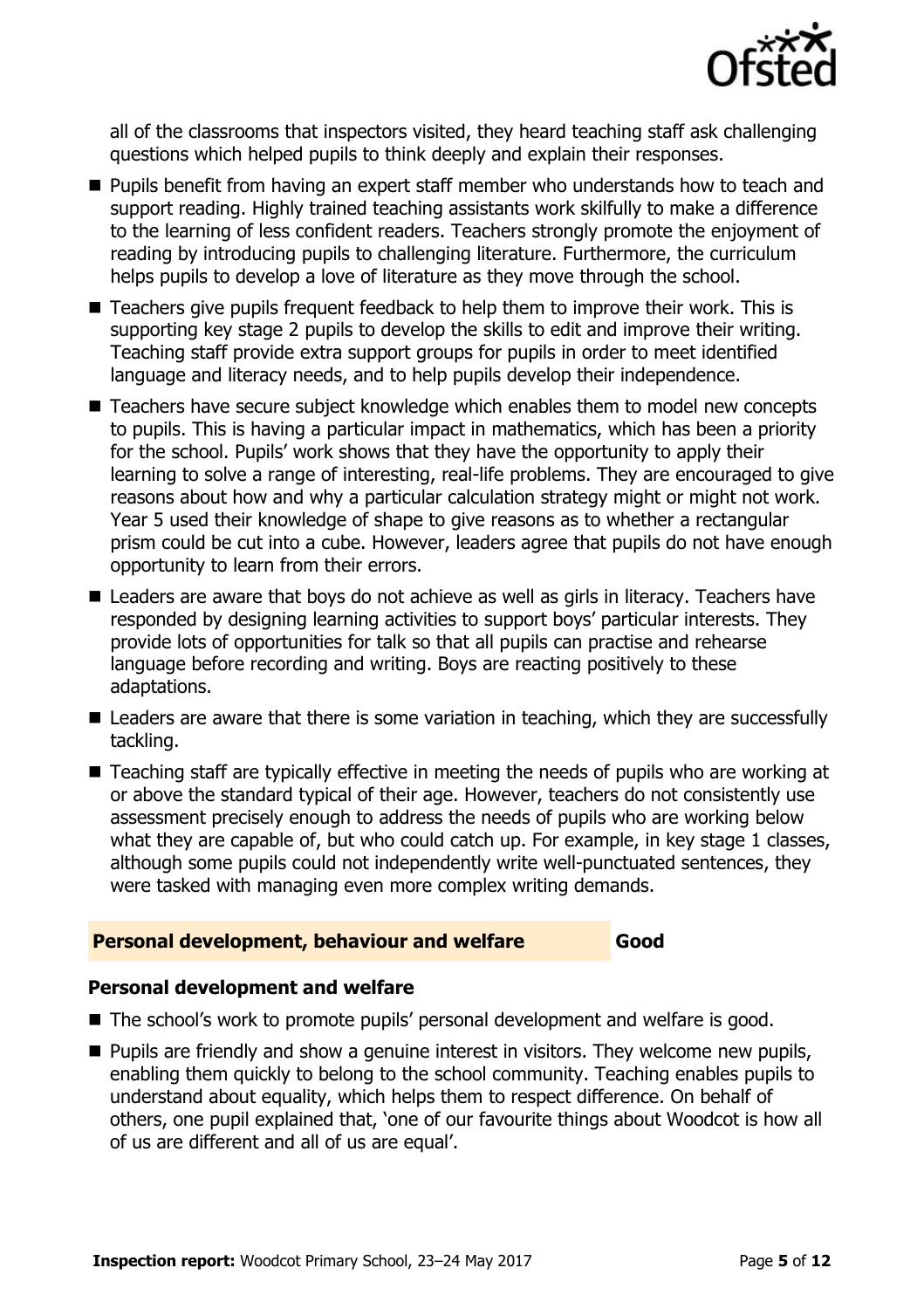

- All pupils have opportunities to be valued for the individual contribution they make to the school community. Through taking part in a 'child of the day' event, pupils learn to think positively about other pupils' qualities, as well as to receive personalised praise.
- **Pupils of all age groups say that bullying is rare and that theirs is a 'non-tolerant'** school for violence and bullying. They know that they can tell any adult should they have any worries, and they are confident that staff will deal with their concerns quickly.
- **Pupils understand the meaning behind the school's learning values and they like being** recognised for showing these characteristics.
- Pupils in Years 5 and 6 have a strong understanding of right and wrong as a result of the school's curriculum. They are able to reflect meaningfully on moral dilemmas. For example, they understand that name-calling is offensive and know that some verbal abuse is against the law. The curriculum also ensures that pupils think of others. In the Year 6 class, pupils reflected on housing as an election issue, sensitively discussing the way in which needs must be met for people who have disabilities.
- **Pupils collaborate well with each other, both in lessons and in the playground. They** expect to work hard and that classroom work will challenge them. These positive attitudes to learning prevail in almost all year groups, but learning behaviours are less strong in some classes.

#### **Behaviour**

- $\blacksquare$  The behaviour of pupils is good.
- The school is orderly during lesson times and when pupils move around the school. Pupils understand the school's rules and how these are maintained through rewards and consequences, which they think are given fairly.
- The attendance of current pupils remains in line with the national average for all groups of pupils. The school implements effective procedures to follow up all absences without delay. As a consequence, very few pupils are persistently absent.
- **Pupils recognise how much lunchtimes have improved since changes were made earlier** in the academic year. Pupils say that there is more for them to do at lunchtimes with equipment and activities and they appreciate that, even during this time of the day, their teachers are really interested in them.
- When an incident occurs, or is reported by a pupil, it is carefully recorded. Each incident is thoroughly explored and resolved.
- Leaders offer skilful support to teachers and support staff, including lunchtime supervisors, in order to manage the needs of a small minority of pupils who sometimes misbehave. The school's approach enables this group of pupils to make good progress and change their behaviour. As they adapt to the school's ethos, these pupils appreciate the support they have been given by staff and their peers. Leaders' skills in managing behaviour are becoming more widely shared across the staff team, which is leading to a reduction in incidents.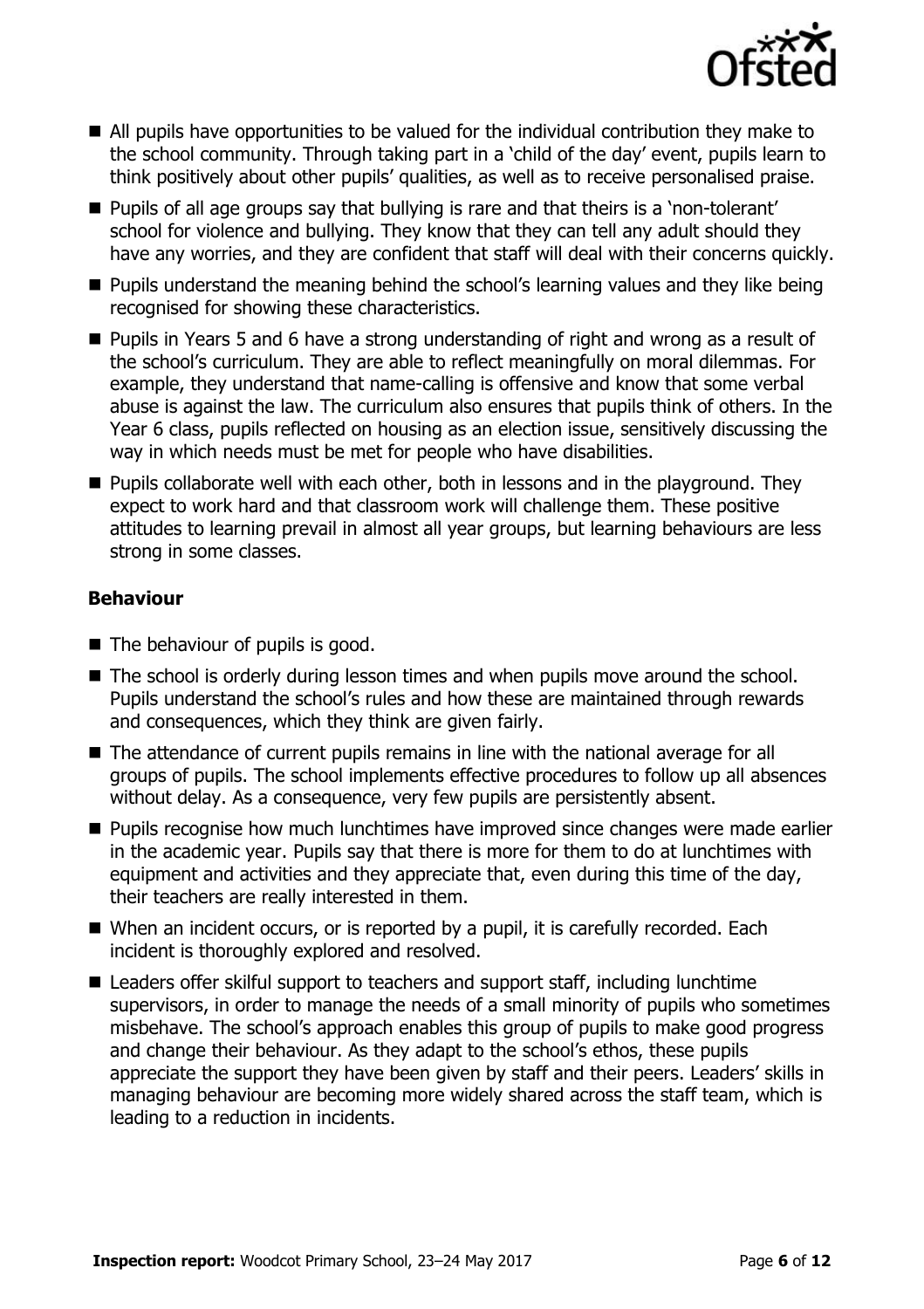

#### **Outcomes for pupils Good**

- Since the previous inspection, a higher proportion of pupils have made progress which has been in line with the national averages for reading, writing and mathematics.
- In 2016, Year 6 pupils did not attain as well in mathematics as they did in reading and writing. Attainment in mathematics was below that of all pupils nationally. A smaller proportion of pupils than nationally reached the higher standards in reading and mathematics. No disadvantaged pupils reached the higher standards in any of the assessed subjects. Key stage 1 attainment was in line with that for all schools nationally.
- $\blacksquare$  The proportion of pupils meeting the expected threshold in the phonics screening check at the end of Year 1 improved to be above the national average in 2016.
- School leaders rigorously analyse pupils' progress, and this information is used effectively by teachers and teaching assistants. Pupils' progress is discussed with frequency and precision by teaching staff and leaders. The strategies they agree are having a positive impact on the outcomes of current pupils. Progress in mathematics, in particular, is improving. A rising proportion of pupils are working at or above agerelated expectations in reading, writing and mathematics. Consequently, key stage 2 pupils are increasingly well prepared for the next stage of their education.
- As a result of increased monitoring of pupils' progress, teachers are addressing the needs of the most able pupils. A higher proportion of pupils are currently being challenged to reach the higher standards.
- Leaders have driven up the standards for pupils who have special educational needs and/or disabilities. Effective leadership and teamwork around these pupils ensure that their needs are met in their classrooms. Individual plans are in place for them and for all others who are at risk of making less-than-expected progress.
- The school's information shows that the gaps between disadvantaged pupils and other pupils are diminishing and they are making similarly good progress to other pupils from their starting points. An increasing proportion of these pupils are catching up to work at or above age-related expectations.
- **Pupils are making good progress in a range of other subjects. Displayed work** demonstrates high expectations of pupils, for example in art, science, history and geography. Pupils' topic books show that they have opportunities in these subjects to apply their reading, writing and mathematical skills.
- While standards of grammar, punctuation and spelling are improving, they are not as strong as pupils' compositional skills in writing. Leaders have implemented new strategies to teach spelling, but grammar and punctuation are not improving as quickly, especially in key stage 1. Similarly, some younger pupils do not develop a fluent handwriting style at an early enough stage in their development.
- **Pupils who could catch up to reach age-related expectations are not consistently doing** so. This is because teachers sometimes move pupils on to new work too quickly, and before they have time to deepen their understanding.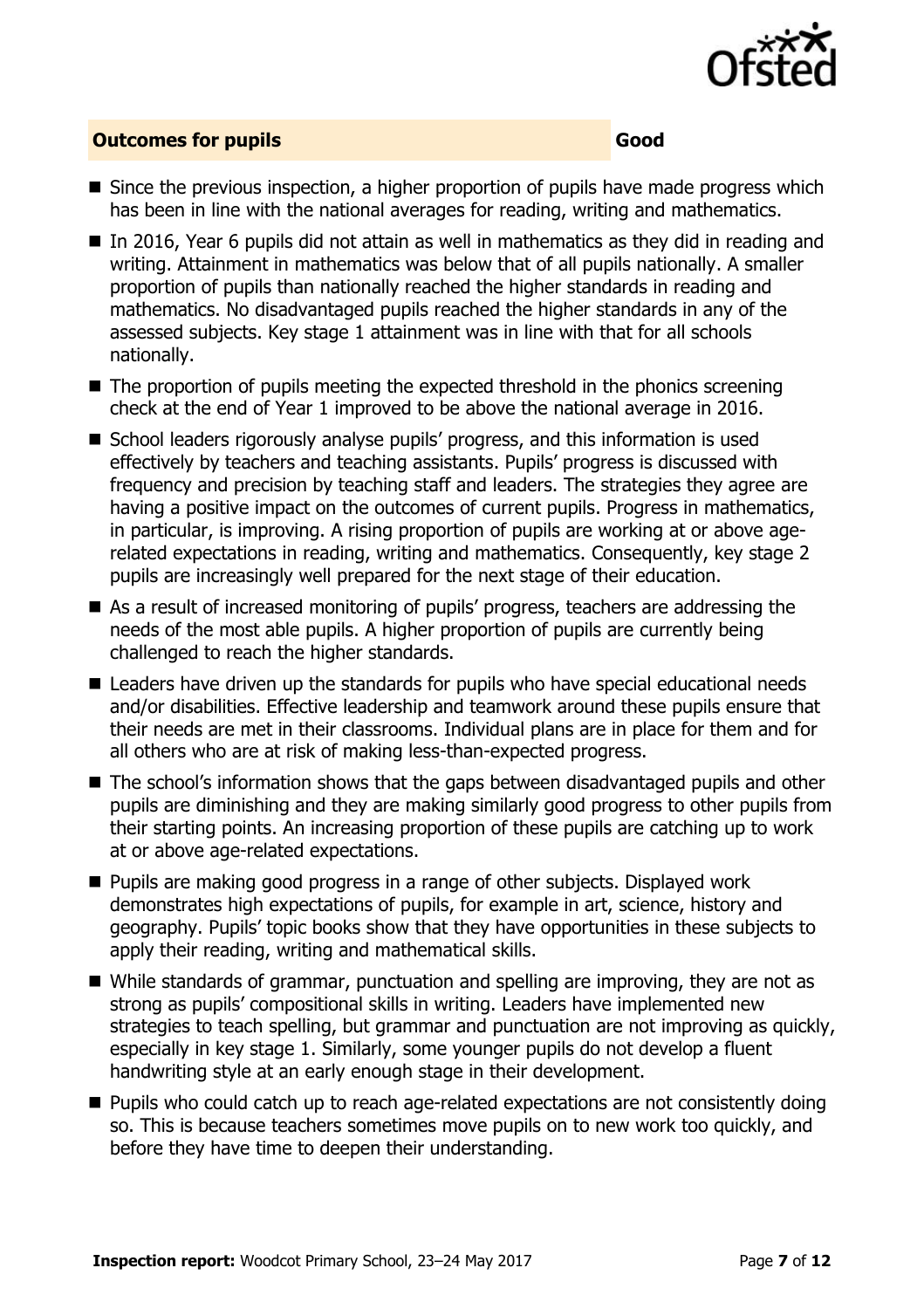

#### **Early years provision Good**

- Children enter Reception at levels that are typically below those expected for their age. They make good progress, and a similar proportion to the national average reach a good level of development. This means that children are prepared well for Year 1.
- Children are animated by the teacher-led sessions. Phonics is taught effectively, helping children to learn to read quickly. They enjoy learning and telling well-known stories, such as The Gingerbread Man, using actions to support recall. They use the repetition within the story to create their own narratives.
- An exciting outside environment inspires pupils to apply the skills they have learned within their own play. They are supported by well-trained teaching staff. They thoroughly enjoy their self-initiated activities, which regularly include planting, digging, building and the creativity of a mud kitchen. Adults ask questions that encourage children to talk about their learning, developing their language skills well and extending their vocabulary.
- Teaching staff know children well as a result of careful and ongoing assessment. The staff are adept at meeting individual needs, and skilfully give extra support to pupils who need more practice with basic skills.
- Leadership and management are good. Strong teamwork ensures that children feel safe to explore their environment.
- There are good links with the pre-school, which is on the same site, as well as with parents. This helps staff to know the children well on entry into the school and to meet their needs as soon as they start school.
- Current children's writing lags behind their achievement in reading and number. Children are less inclined to choose to write during their free-flow play. The opportunities for writing at these times are less inviting than those for the other areas of learning.
- More boys than girls enter school with speech and language difficulties and their consequent gaps in achievement remain evident in later year groups. The school has implemented strategies to address this gap, although differences persist for the current Reception cohort.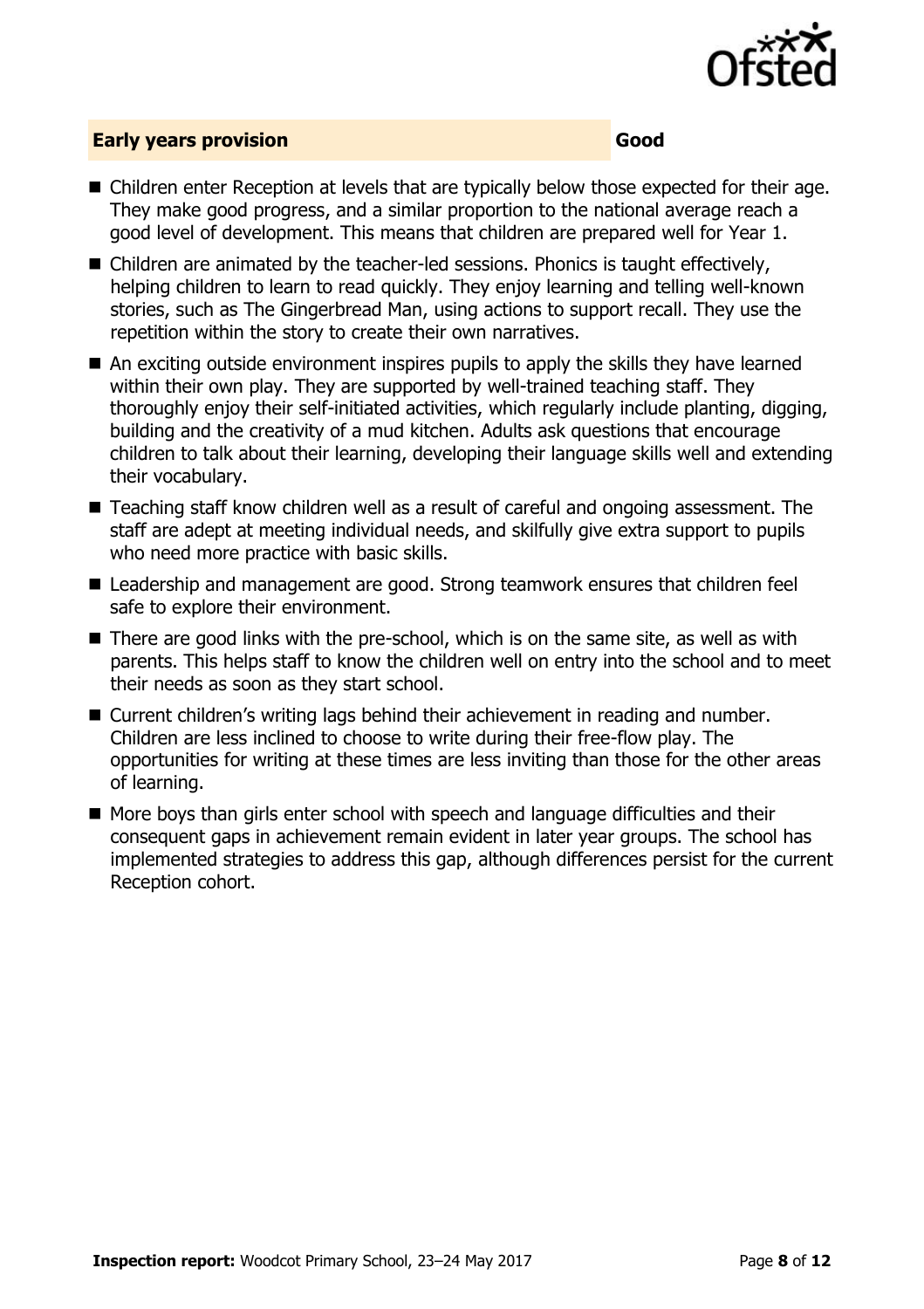

# **School details**

| Unique reference number | 116166    |
|-------------------------|-----------|
| Local authority         | Hampshire |
| Inspection number       | 10032847  |

This inspection of the school was carried out under section 5 of the Education Act 2005.

| Type of school                      | Primary                          |
|-------------------------------------|----------------------------------|
| School category                     | Maintained                       |
| Age range of pupils                 | 4 to 11                          |
| <b>Gender of pupils</b>             | Mixed                            |
| Number of pupils on the school roll | 198                              |
| Appropriate authority               | The governing body               |
| Chair                               | <b>Steven Merriman</b>           |
| <b>Headteacher</b>                  | <b>Marion Clist</b>              |
| Telephone number                    | 01329 234 381                    |
| Website                             | www.woodcot.hants.sch.uk/        |
| Email address                       | headteacher@woodcot.hants.sch.uk |
| Date of previous inspection         | 21-22 May 2015                   |

#### **Information about this school**

- The school is smaller than most other primary schools, with one class in each year group.
- The early years provision consists of a full-time Reception class.
- Since the previous inspection, a new chair of governors has been appointed. There are a number of vacancies on the governing body.
- There have been a number of staff changes that have created some turbulence for the school.
- The vast majority of pupils who attend the school are White British.
- The proportion of disadvantaged pupils is similar to that found in primary schools nationally.
- The proportion of pupils who have special educational needs and/or disabilities is higher than that found in most primary schools.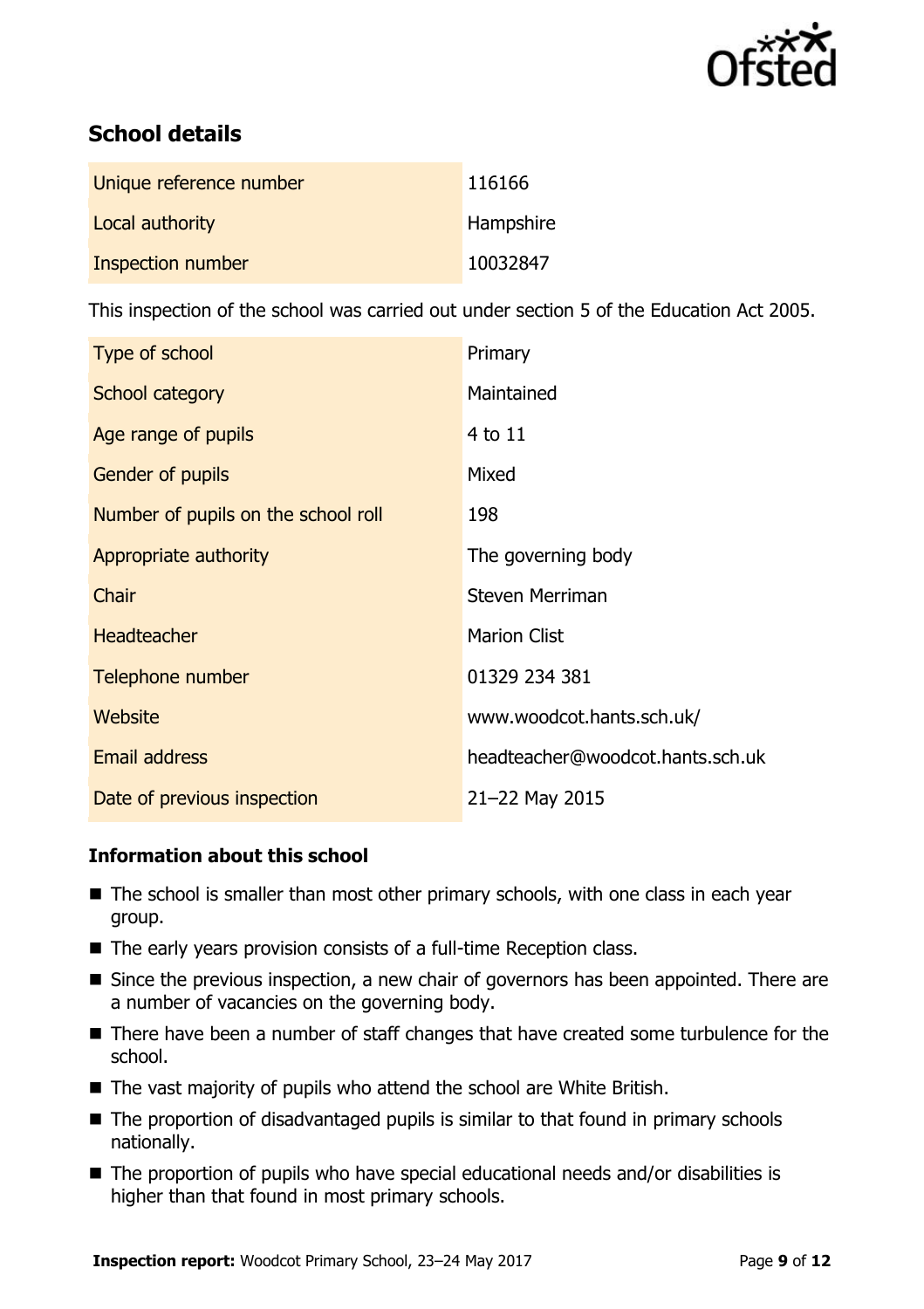

- The school provides a breakfast club that is run by the governing body.
- The school meets requirements on the publication of specified information on its website.
- $\blacksquare$  In 2016, the school met the government floor standards that set out the minimum expectations for primary schools.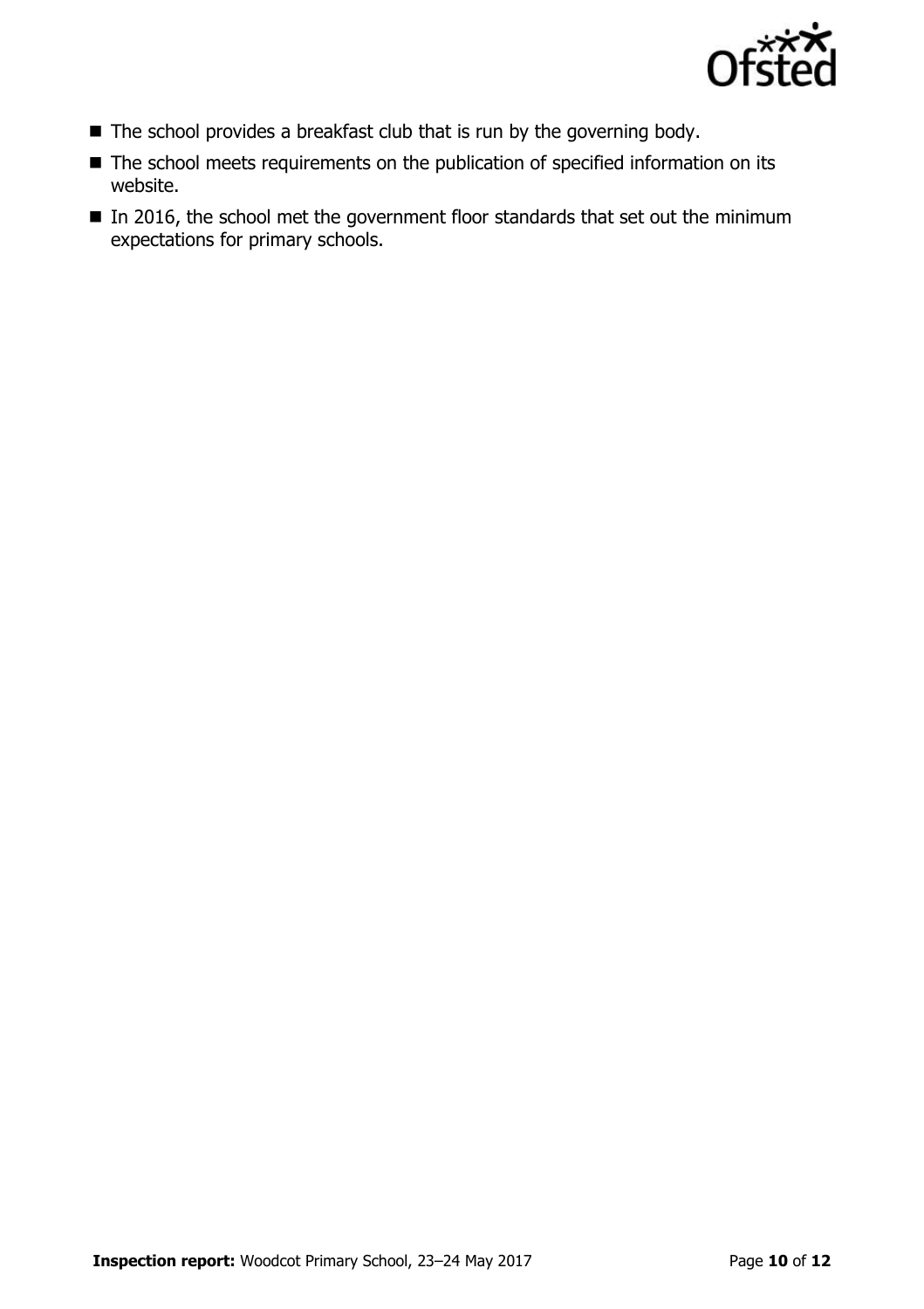

# **Information about this inspection**

- Inspectors observed teaching and learning in eight lessons, and undertook three focused learning walks to pursue particular enquiries. In each of these walks, inspectors made short visits to every classroom. All of the visits were carried out with the headteacher, deputy headteacher or the special educational needs coordinator.
- Inspectors also observed pupils' behaviour at transition times and during break and lunchtimes and visited the school's breakfast club.
- Inspectors held meetings with the headteacher and other school leaders.
- The lead inspector met with three members of the governing body, including the chair. She also met with a representative of the local authority.
- Inspectors considered the school's published information for 2015 and 2016 (since the previous inspection) and the information on its website. They examined a wide range of school documents, including information relating to safeguarding, attendance, funding for disadvantaged pupils, school improvement evaluation and planning and minutes of governors' meetings. Inspectors reviewed pupil-level information and school assessment information. They scrutinised a sample of pupils' books in English and mathematics, and examined pupils' topic work.
- Inspectors heard pupils read in Years 1 and 6, observed phonics in Year 1 and observed the teaching of reading in other year groups.
- To gain their views of the school, inspectors spoke with pupils in lessons and met groups of pupils outside of the classroom.
- In addition to speaking to a number of parents, inspectors considered written comments from 24 of them, and 33 responses to the Parent View questionnaire. They considered 20 staff survey responses.

#### **Inspection team**

Linda Jacobs, lead inspector and offsted Inspector

**Alison Ashcroft Contract Contract Contract Contract Contract Contract Contract Contract Contract Contract Contract Contract Contract Contract Contract Contract Contract Contract Contract Contract Contract Contract Contr**